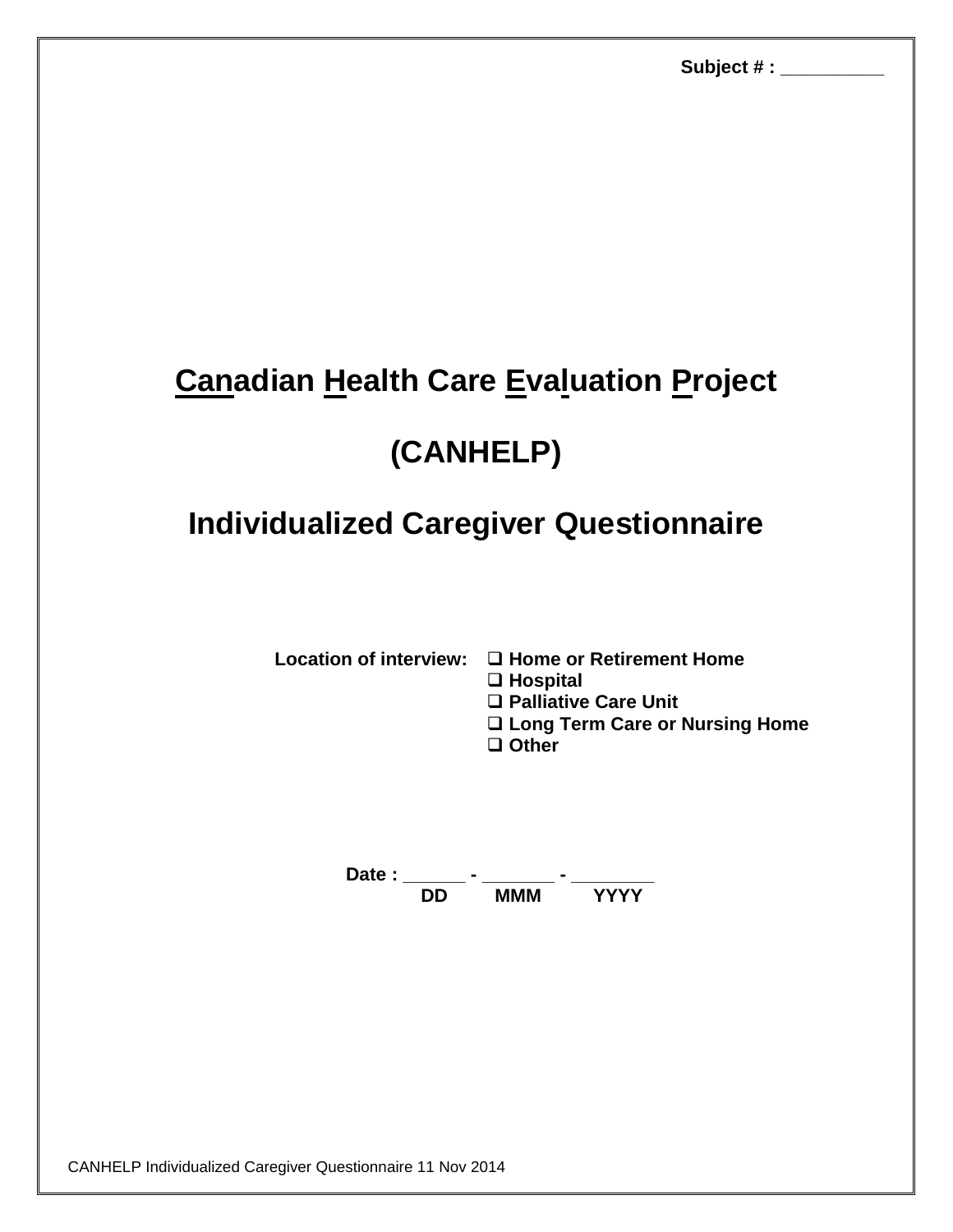**Subject # : \_\_\_\_\_\_\_\_\_\_**

Instructions:

This questionnaire has 38 questions and should take about 30 minutes to complete. Once you have finished the questionnaire, you will receive a report with recommendations based on your answers. You can use these recommendations as a starting point for a conversation with your health care team.

Please think about the health care that your relative received *during the past month* from doctors, nurses and other health professionals. You will be asked how important various aspects of care are to you in terms of quality of care, and also how satisfied you are with the care your relative received.

For each statement, you will be asked to choose a number to indicate how important you regard that particular aspect of care to be – the higher the number, the more important it is. The 5 response options range from #1 **"Not at all Important"** (you do not consider that particular aspect of care important in terms of high quality care you would like your relative to receive), to **#5** "**Extremely Important"** (you consider that aspect of care essential in terms of the care your relative receives when he is sick).

As well, you will be asked to choose a number to indicate how satisfied you are with the aspect of care your relative or yourself received *during the past month* -- the higher the number, the more satisfied you are. If you choose option #1 "**Not at all Satisfied"**, for example, you will be indicating that this aspect of the care your relative or yourself received did not meet any of your expectations of high quality care. At the other end of the scale, your choice of option #5 "**Completely Satisfied**" will indicate that this aspect of the care your relative or yourself received met or exceeded your expectations of quality care.

All information gathered will be completely confidential. Only the clinical team and research assistant will have access to the data collected. There are no right or wrong answers. **Completely honest answers are most helpful!**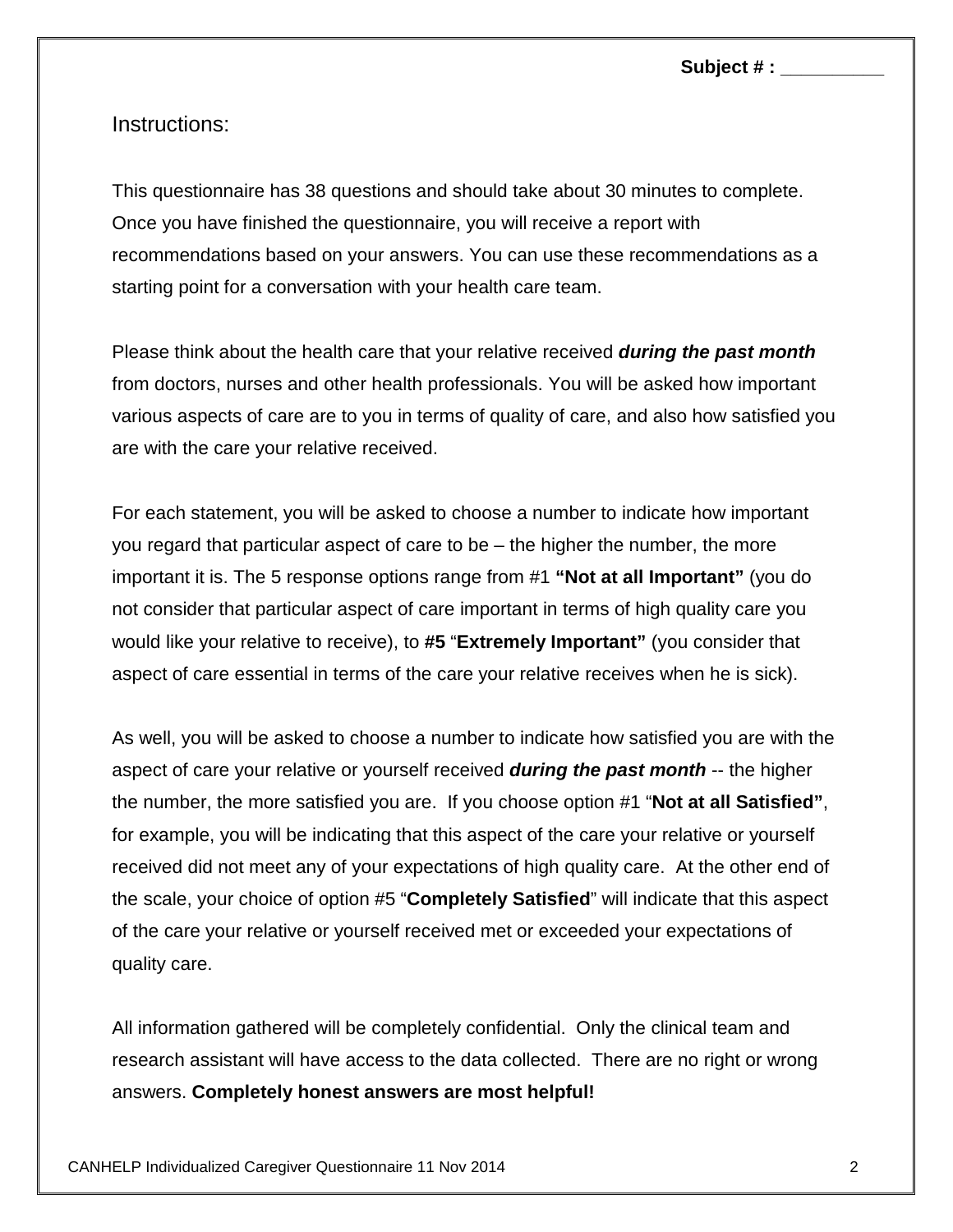| For each item, during the past month:           |                                                                                                                                             |                      |                    |                    | Importance     |                     | <b>Satisfaction</b>  |                    |                    |                |                         |  |
|-------------------------------------------------|---------------------------------------------------------------------------------------------------------------------------------------------|----------------------|--------------------|--------------------|----------------|---------------------|----------------------|--------------------|--------------------|----------------|-------------------------|--|
|                                                 | How important is this aspect of care?<br>How satisfied are you with the care you have received?                                             | Not at all Important | Not very Important | Somewhat Important | Very Important | Extremely Important | Not at all Satisfied | Not very Satisfied | Somewhat Satisfied | Very Satisfied | Satisfied<br>Completely |  |
|                                                 |                                                                                                                                             | 1                    | $\overline{2}$     | $\overline{3}$     | $\overline{4}$ | 5                   | 1                    | $\overline{2}$     | $\overline{3}$     | $\overline{4}$ | 5                       |  |
| <b>Relationship with the Doctors</b>            |                                                                                                                                             |                      |                    |                    |                |                     |                      |                    |                    |                |                         |  |
| 1.                                              | You knew the doctor(s) in charge of your relative's<br>care.                                                                                |                      |                    |                    |                |                     |                      |                    |                    |                |                         |  |
| 2.                                              | The doctor(s) took a personal interest in your relative.                                                                                    |                      |                    |                    |                |                     |                      |                    |                    |                |                         |  |
| 3.                                              | The doctor(s) were available when you or your relative<br>needed them (by phone or in person).                                              |                      |                    |                    |                |                     |                      |                    |                    |                |                         |  |
| 4.                                              | You had trust and confidence in the doctors responsible<br>for your relative's care.                                                        |                      |                    |                    |                |                     |                      |                    |                    |                |                         |  |
| <b>Characteristic of the Doctors and Nurses</b> |                                                                                                                                             |                      |                    |                    |                |                     |                      |                    |                    |                |                         |  |
| 5.                                              | You had trust and confidence in the nurses responsible<br>for your relative's care.                                                         |                      |                    |                    |                |                     |                      |                    |                    |                |                         |  |
| 6.                                              | The doctors and nurses who looked after your relative<br>know enough about their health problems to give them<br>the best possible care.    |                      |                    |                    |                |                     |                      |                    |                    |                |                         |  |
| 7.                                              | The doctors and nurses looking after your relative were<br>compassionate and supportive of him or her.                                      |                      |                    |                    |                |                     |                      |                    |                    |                |                         |  |
| 8.                                              | The doctors and nurses looking after your relative were<br>compassionate and supportive of you.                                             |                      |                    |                    |                |                     |                      |                    |                    |                |                         |  |
| 9.                                              | Your relative was treated by those doctors and nurses<br>in a manner that preserved his or her sense of dignity.                            |                      |                    |                    |                |                     |                      |                    |                    |                |                         |  |
|                                                 | <b>Illness Management</b>                                                                                                                   |                      |                    |                    |                |                     |                      |                    |                    |                |                         |  |
|                                                 | 10. The tests that were done and the treatments that were<br>given for your relative's medical problems.                                    |                      |                    |                    |                |                     |                      |                    |                    |                |                         |  |
|                                                 | 11. The physical symptoms your relative had (for example:<br>pain, shortness of breath, nausea) were adequately<br>assessed and controlled. |                      |                    |                    |                |                     |                      |                    |                    |                |                         |  |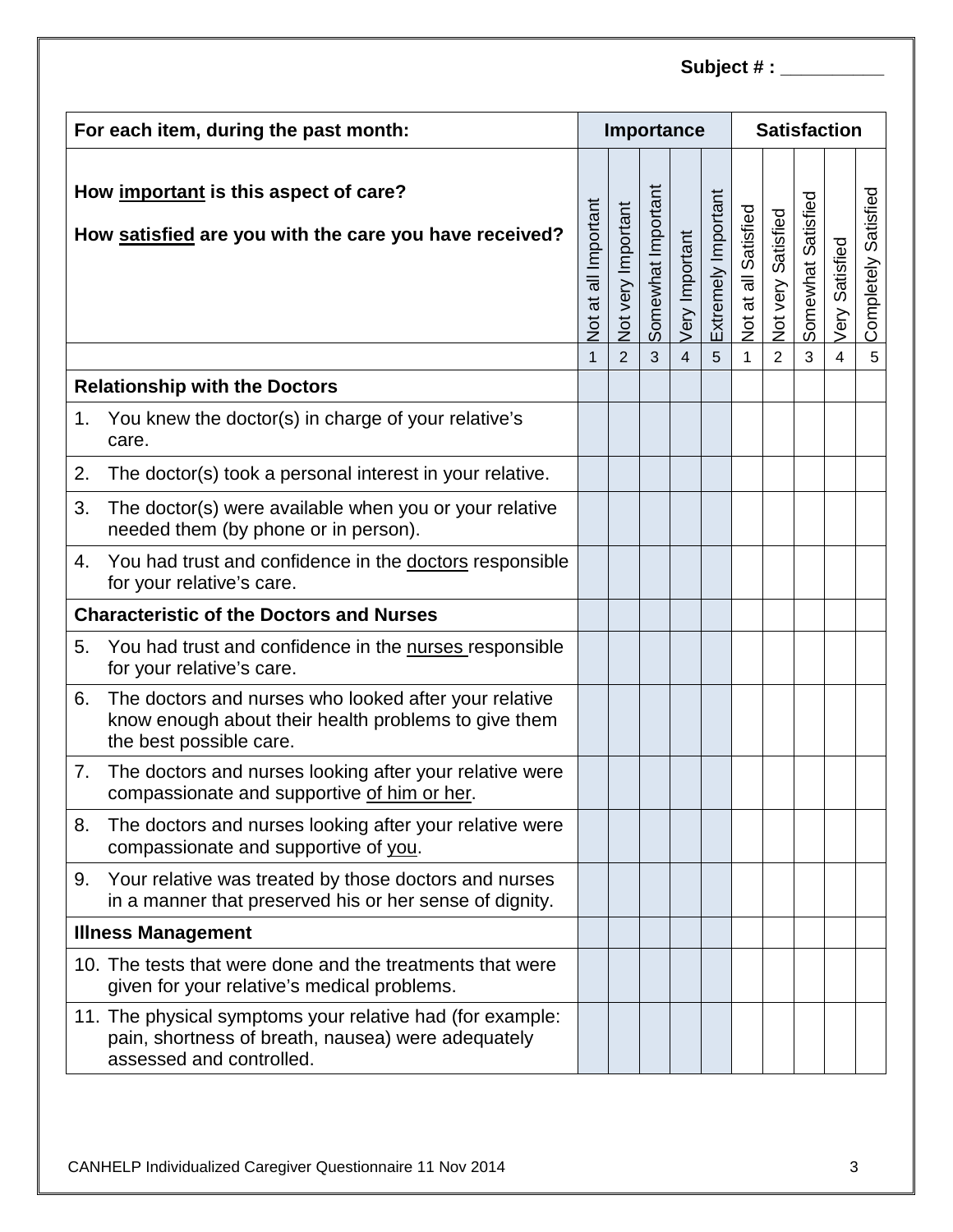| For each item, during the past month:                                                                                                       |                             |                    |                    | Importance     |                     | <b>Satisfaction</b>  |                    |                    |                |                         |  |
|---------------------------------------------------------------------------------------------------------------------------------------------|-----------------------------|--------------------|--------------------|----------------|---------------------|----------------------|--------------------|--------------------|----------------|-------------------------|--|
| How important is this aspect of care?<br>How satisfied are you with the care you have received?                                             | <b>Not at all Important</b> | Not very Important | Somewhat Important | Very Important | Extremely Important | Not at all Satisfied | Not very Satisfied | Somewhat Satisfied | Very Satisfied | Satisfied<br>Completely |  |
|                                                                                                                                             | $\mathbf{1}$                | 2                  | $\overline{3}$     | $\overline{4}$ | 5                   | $\mathbf 1$          | $\overline{2}$     | $\overline{3}$     | $\overline{4}$ | 5                       |  |
| 12. The emotional problems your relative had (for example:<br>depression, anxiety) were adequately assessed and<br>controlled.              |                             |                    |                    |                |                     |                      |                    |                    |                |                         |  |
| 13. The help your relative received with personal care (for<br>example: bathing, toileting, dressing, eating).                              |                             |                    |                    |                |                     |                      |                    |                    |                |                         |  |
| 14. Your relative received good care when you were not<br>able to be with him/her.                                                          |                             |                    |                    |                |                     |                      |                    |                    |                |                         |  |
| 15. The home care services your relative received.                                                                                          |                             |                    |                    |                |                     |                      |                    |                    |                |                         |  |
| 16. The health care workers worked together as a team to<br>look after your relative.                                                       |                             |                    |                    |                |                     |                      |                    |                    |                |                         |  |
| 17. You were able to manage the financial costs associated<br>with your relative's illness.                                                 |                             |                    |                    |                |                     |                      |                    |                    |                |                         |  |
| 18. With the environment or the surroundings that your<br>relative was cared for in.                                                        |                             |                    |                    |                |                     |                      |                    |                    |                |                         |  |
| 19. The care and treatment your relative received was<br>consistent with his or her wishes.                                                 |                             |                    |                    |                |                     |                      |                    |                    |                |                         |  |
| <b>Communication and Decision Making</b>                                                                                                    |                             |                    |                    |                |                     |                      |                    |                    |                |                         |  |
| 20. The doctor(s) explained things relating to your relative's<br>illness in a straightforward, honest manner.                              |                             |                    |                    |                |                     |                      |                    |                    |                |                         |  |
| 21. The doctors explained things relating to your relative's<br>illness in a way you understand.                                            |                             |                    |                    |                |                     |                      |                    |                    |                |                         |  |
| 22. You received <i>consistent</i> information about your<br>relative's condition from all the doctors and nurses<br>looking after him/her. |                             |                    |                    |                |                     |                      |                    |                    |                |                         |  |
| 23. You received updates about your relative's condition,<br>treatments, test results, etc. in a timely manner.                             |                             |                    |                    |                |                     |                      |                    |                    |                |                         |  |
| 24. The doctor(s) listened to what you had to say.                                                                                          |                             |                    |                    |                |                     |                      |                    |                    |                |                         |  |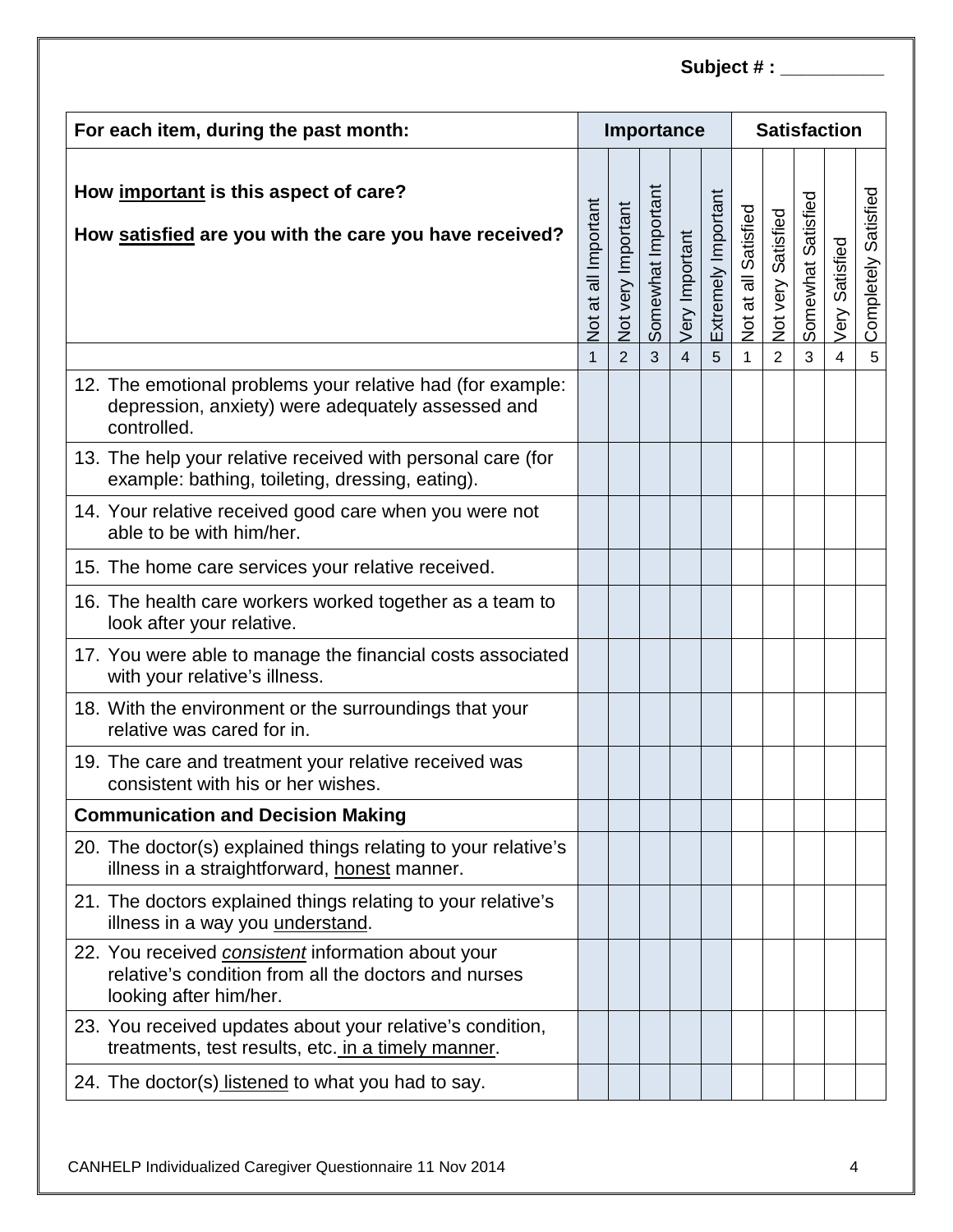| For each item, during the past month:                                                                                                                                             |   |                    |                    | Importance     |                     | <b>Satisfaction</b>  |                    |                    |                |                         |  |
|-----------------------------------------------------------------------------------------------------------------------------------------------------------------------------------|---|--------------------|--------------------|----------------|---------------------|----------------------|--------------------|--------------------|----------------|-------------------------|--|
| How important is this aspect of care?<br>How satisfied are you with the care you have received?                                                                                   |   | Not very Important | Somewhat Important | Very Important | Extremely Important | Not at all Satisfied | Not very Satisfied | Somewhat Satisfied | Very Satisfied | Satisfied<br>Completely |  |
|                                                                                                                                                                                   | 1 | $\overline{2}$     | $\overline{3}$     | $\overline{4}$ | 5                   | 1                    | $\overline{2}$     | 3                  | $\overline{4}$ | 5                       |  |
| 25. Your discussions with the doctor(s) about where your<br>relative would be cared for (in hospital, at home, or<br>elsewhere) if he or she were to get worse.                   |   |                    |                    |                |                     |                      |                    |                    |                |                         |  |
| <b>Your Involvement</b>                                                                                                                                                           |   |                    |                    |                |                     |                      |                    |                    |                |                         |  |
| 26. The level of confidence you felt in your ability to help<br>your relative manage his/her illness.                                                                             |   |                    |                    |                |                     |                      |                    |                    |                |                         |  |
| 27. Your discussions with the doctor(s) about the use of life<br>sustaining technologies (for example: CPR or<br>cardiopulmonary resuscitation, breathing machines,<br>dialysis). |   |                    |                    |                |                     |                      |                    |                    |                |                         |  |
| 28. You have come to understand what to expect at the<br>end stage of your relative's illness (for example: in<br>terms of symptoms and comfort measures).                        |   |                    |                    |                |                     |                      |                    |                    |                |                         |  |
| 29. Your role in decision-making regarding your relative's<br>medical care.                                                                                                       |   |                    |                    |                |                     |                      |                    |                    |                |                         |  |
| 30. The discussions with your relative about wishes for<br>future care in the event he or she is unable to make<br>those decisions.                                               |   |                    |                    |                |                     |                      |                    |                    |                |                         |  |
| 31. You were able to talk comfortably with your relative<br>about his or her illness, dying, and death.                                                                           |   |                    |                    |                |                     |                      |                    |                    |                |                         |  |
| 32. Your relationship with your relative was strengthened.                                                                                                                        |   |                    |                    |                |                     |                      |                    |                    |                |                         |  |
| <b>Your Well Being</b>                                                                                                                                                            |   |                    |                    |                |                     |                      |                    |                    |                |                         |  |
| 33. The level of confidence you felt in your relative's ability<br>to manage his/her own illness.                                                                                 |   |                    |                    |                |                     |                      |                    |                    |                |                         |  |
| 34. You had enough time and energy to take care of<br>yourself.                                                                                                                   |   |                    |                    |                |                     |                      |                    |                    |                |                         |  |
| 35. You had family or friends to support you when you felt<br>lonely or isolated.                                                                                                 |   |                    |                    |                |                     |                      |                    |                    |                |                         |  |